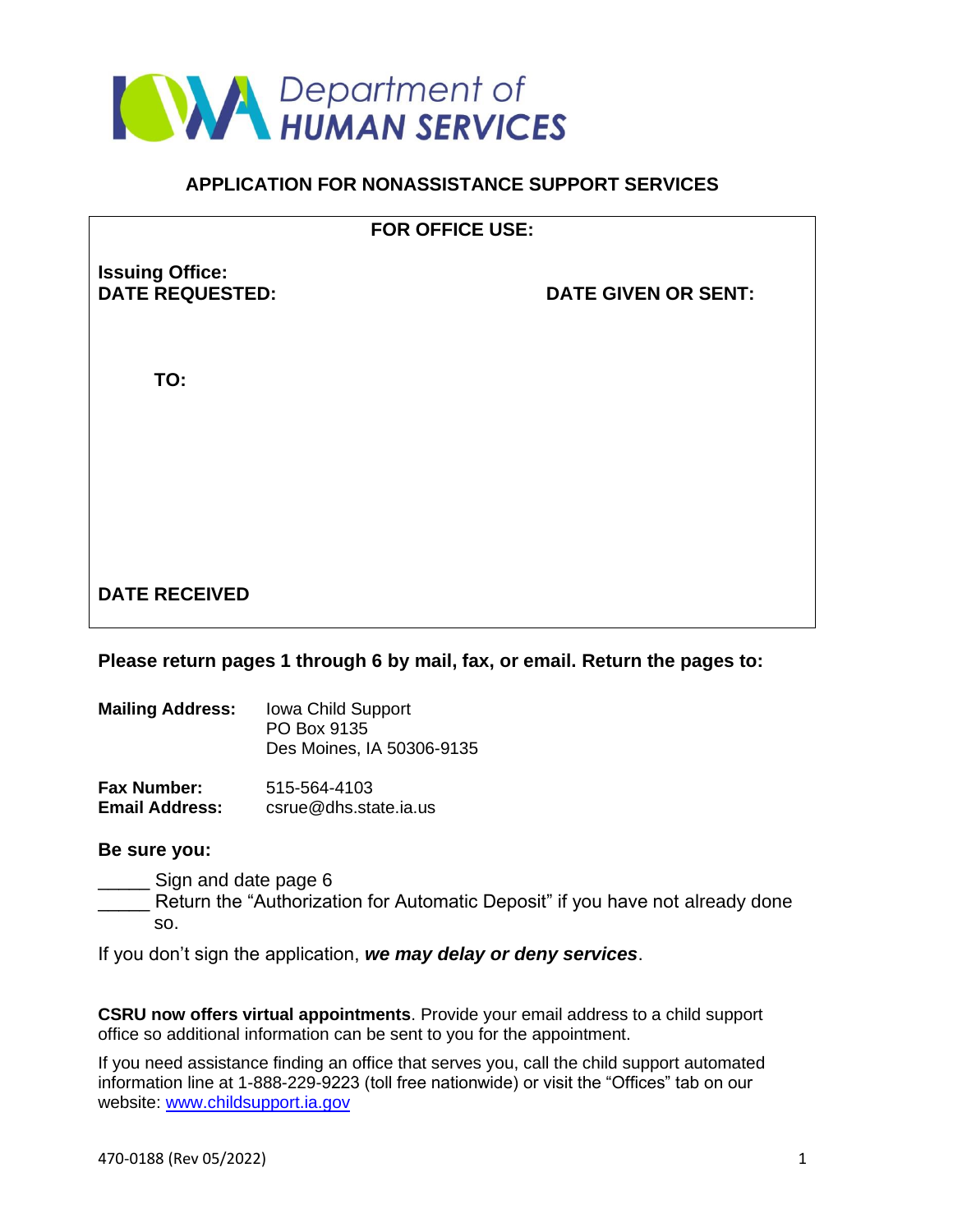#### Child Support Recovery Unit APPLICATION FOR NONASSISTANCE SUPPORT SERVICES **INSTRUCTIONS**

In order to get help from the Child Support Recovery Unit (Unit), **you must** fill out and return this application.

The child support program helps:

- Establish paternity
- Establish child support and medical support (Medical support could include health care coverage or a cash amount to help pay for medical expenses.)
- Collect regular support payments
- Enforce medical support

The amount we collect depends upon the payor's income and assets. We pick the enforcement actions for your case.

To serve you better, we need your help. Please:

- 1. Send us copies of all papers that establish paternity or support.
- 2. Send us a clerk of court record of all support payments made on the case.
- 3. Immediately tell us in writing, by email, or by telephone:
	- a) If you change your name, address, or phone number.
	- b) If you hire a private attorney.
	- c) If you decide you no longer want our services.
	- d) If your support order is modified.
	- e) If you get new information about the other parent's location or employment.

We use many sources to help us find payors and their employers. But you may find this out before we do. Please tell us by writing, emailing, or calling a child support office near you.

Iowa law says support payments have to be sent to our Collection Services Center (CSC). We send the payor a form explaining how to make payments.

Here is how we apply payments to your case:

- First, we pay any current support due for the month. Whether support is for the current month is based on when the employer withheld it, or when CSC gets it, depending on the source. If there is money left over, we pay the newest balance due first.
- State law requires the payee to pay a \$35 annual fee if the payee never received cash assistance for a child on the case under Title IV-A of the Social Security Act (such as FIP, TANF, ADC benefits) in Iowa or another state. Each year the payee receives services we will collect the fee from the payee's support payments, but only after we have sent the payee at least \$550 during the federal fiscal year (October  $1<sup>st</sup>$  – September 30<sup>th</sup>).
- If the children get public assistance, the payee assigns the support to the state for that period. This means we pay the support we collect to the state. The state keeps the lesser of the public assistance paid or the amount of assigned support.
- After the payee goes off public assistance, we pay:
	- o Any current support to the payee.
	- o Any past-due amounts due the payee.
	- o Any past due amount due the state.
- We only pay future support when:
	- o There are no past due amounts.
	- o The payment is for more than current support and is not from income withholding.
	- o The payor asks us to if the payment is from income withholding.
- If there is money due the state, the payee may review collections kept by the state through the automated information line or on our web site.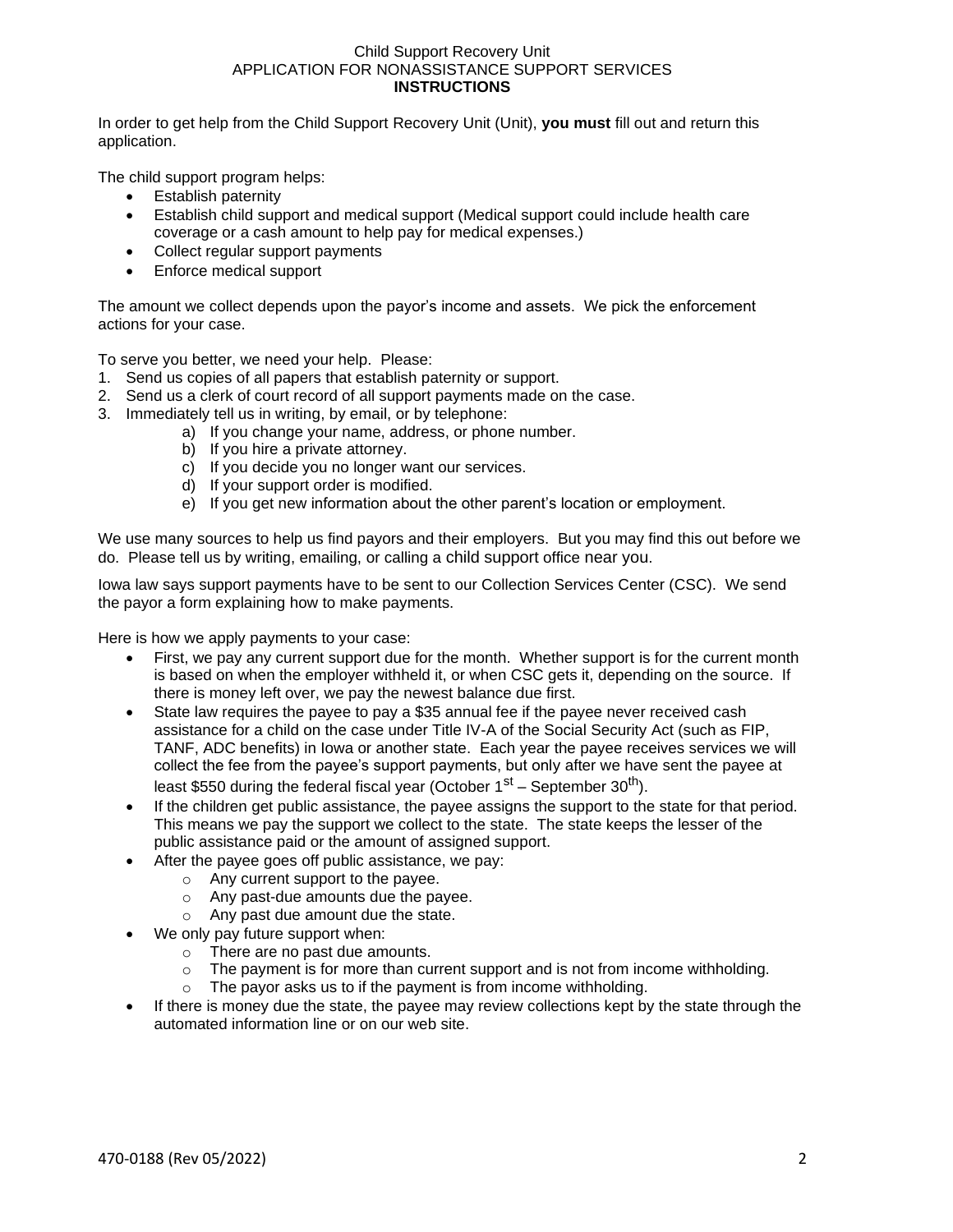## **NONASSISTANCE SUPPORT SERVICES APPLICATION**

| <b>PAYEE INFORMATION (person who receives support)</b>                                                 |                                                                                                                          |        |                         |                                       |                 |                       |                              |            |                             |                          |             |  |            |           |
|--------------------------------------------------------------------------------------------------------|--------------------------------------------------------------------------------------------------------------------------|--------|-------------------------|---------------------------------------|-----------------|-----------------------|------------------------------|------------|-----------------------------|--------------------------|-------------|--|------------|-----------|
| Payee's maiden name or alias(es)<br>Payee's legal name (last, first, middle)                           |                                                                                                                          |        |                         |                                       |                 |                       |                              |            |                             |                          |             |  |            |           |
|                                                                                                        |                                                                                                                          |        |                         |                                       |                 |                       |                              |            |                             |                          |             |  |            |           |
| Date of birth<br>Phone number - Cell<br>Sex<br>Social security number<br>Landline                      |                                                                                                                          |        |                         |                                       |                 |                       |                              |            |                             |                          |             |  |            |           |
| Mailing address:                                                                                       |                                                                                                                          |        |                         |                                       |                 |                       |                              |            |                             |                          |             |  |            |           |
| Home address (if different than mailing):                                                              |                                                                                                                          |        |                         |                                       |                 |                       |                              |            |                             |                          |             |  |            |           |
| Employer                                                                                               |                                                                                                                          |        | <b>Employer Address</b> |                                       |                 |                       | <b>Employer Phone Number</b> |            |                             |                          |             |  |            |           |
| Race                                                                                                   | Height                                                                                                                   | Weight | Hair Color              |                                       |                 | Eye Color             |                              |            | Scars, Marks, Tattoos, etc. |                          |             |  |            |           |
|                                                                                                        |                                                                                                                          |        |                         |                                       |                 |                       |                              |            |                             |                          |             |  |            |           |
| Payee's Email Address:                                                                                 |                                                                                                                          |        |                         |                                       |                 |                       |                              |            |                             |                          |             |  |            |           |
| Payee's Social Media Usernames & Platforms:                                                            |                                                                                                                          |        |                         |                                       |                 |                       |                              |            |                             |                          |             |  |            |           |
| If you're a parent of the child(ren) listed below, list your current relationship to the other parent. |                                                                                                                          |        |                         |                                       |                 |                       |                              |            |                             |                          |             |  |            |           |
| Never married                                                                                          |                                                                                                                          |        | Spouse                  |                                       | <b>Divorced</b> |                       |                              | Common law |                             |                          |             |  |            |           |
| If married to or divorced from the other parent, list date and place of your marriage:                 |                                                                                                                          |        |                         |                                       |                 |                       |                              |            |                             |                          |             |  |            |           |
| Date: _________________________                                                                        |                                                                                                                          |        |                         | Place: Place:                         |                 |                       |                              |            |                             |                          |             |  |            |           |
| List your relationship to the child(ren) below:                                                        |                                                                                                                          |        |                         |                                       |                 |                       |                              |            |                             |                          |             |  |            |           |
|                                                                                                        | <b>INFORMATION FOR ALL CHILDREN FROM THIS MARRIAGE OR RELATIONSHIP ONLY</b>                                              |        |                         |                                       |                 |                       |                              |            |                             |                          |             |  |            |           |
| Legal Name (last,                                                                                      |                                                                                                                          | Sex    | Social                  |                                       | <b>Birth</b>    |                       | Birth City and               |            | Child is living             |                          | Paternity   |  |            |           |
| first, middle)                                                                                         |                                                                                                                          | (M/F)  | Security                |                                       | Date            |                       | <b>State</b>                 |            | with                        |                          | Established |  |            |           |
|                                                                                                        |                                                                                                                          |        |                         | Number                                |                 |                       |                              |            |                             |                          |             |  |            | No        |
|                                                                                                        |                                                                                                                          |        |                         |                                       |                 |                       |                              |            |                             |                          |             |  | Yes<br>Yes | No        |
|                                                                                                        |                                                                                                                          |        |                         |                                       |                 |                       |                              |            |                             |                          |             |  | Yes        | <b>No</b> |
|                                                                                                        |                                                                                                                          |        |                         |                                       |                 |                       |                              |            |                             |                          |             |  | Yesl       | <b>No</b> |
|                                                                                                        |                                                                                                                          |        |                         |                                       |                 |                       |                              |            |                             |                          |             |  | Yes        | No        |
|                                                                                                        |                                                                                                                          |        |                         |                                       |                 |                       |                              |            |                             |                          |             |  |            |           |
|                                                                                                        | If the payee is pregnant from this relationship, when is the due date?<br>Address of children not living with the payee: |        |                         |                                       |                 |                       |                              |            |                             |                          |             |  |            |           |
| Have you ever received support services from another state or tribe? check one $\Box$ Yes              |                                                                                                                          |        |                         |                                       |                 |                       |                              |            |                             |                          |             |  | <b>No</b>  |           |
| If yes, list state/tribe:                                                                              |                                                                                                                          |        |                         |                                       |                 |                       |                              |            |                             |                          |             |  |            |           |
|                                                                                                        |                                                                                                                          |        |                         | <b>SUPPORT OBLIGATION INFORMATION</b> |                 |                       |                              |            |                             |                          |             |  |            |           |
|                                                                                                        |                                                                                                                          |        |                         |                                       |                 |                       |                              |            |                             |                          |             |  |            |           |
| Does an order for support already exist?                                                               |                                                                                                                          |        |                         |                                       |                 | Yes                   |                              | <b>No</b>  |                             | Pending                  |             |  |            |           |
| If legal action is pending, list the name, phone number, and address of the attorney:                  |                                                                                                                          |        |                         |                                       |                 |                       |                              |            |                             |                          |             |  |            |           |
| If an order exists, check the type of order and complete the following:                                |                                                                                                                          |        |                         |                                       |                 |                       |                              |            |                             |                          |             |  |            |           |
| <b>Type of Order</b>                                                                                   |                                                                                                                          |        | <b>Amount</b>           |                                       |                 | <b>Place of order</b> |                              | Date order |                             | <b>Court case number</b> |             |  |            |           |
|                                                                                                        |                                                                                                                          |        | and                     |                                       |                 | (County/State/Tribe)  |                              | entered    |                             |                          |             |  |            |           |
|                                                                                                        |                                                                                                                          |        | frequency               |                                       |                 |                       |                              |            |                             |                          |             |  |            |           |
| <b>Temporary Order</b>                                                                                 |                                                                                                                          |        | per                     |                                       |                 |                       |                              |            |                             |                          |             |  |            |           |
| <b>Dissolution of Marriage</b>                                                                         |                                                                                                                          |        | per                     |                                       |                 |                       |                              |            |                             |                          |             |  |            |           |
| <b>Paternity Order</b>                                                                                 |                                                                                                                          |        | per                     |                                       |                 |                       |                              |            |                             |                          |             |  |            |           |
| <b>Modification Order</b>                                                                              |                                                                                                                          |        | per                     |                                       |                 |                       |                              |            |                             |                          |             |  |            |           |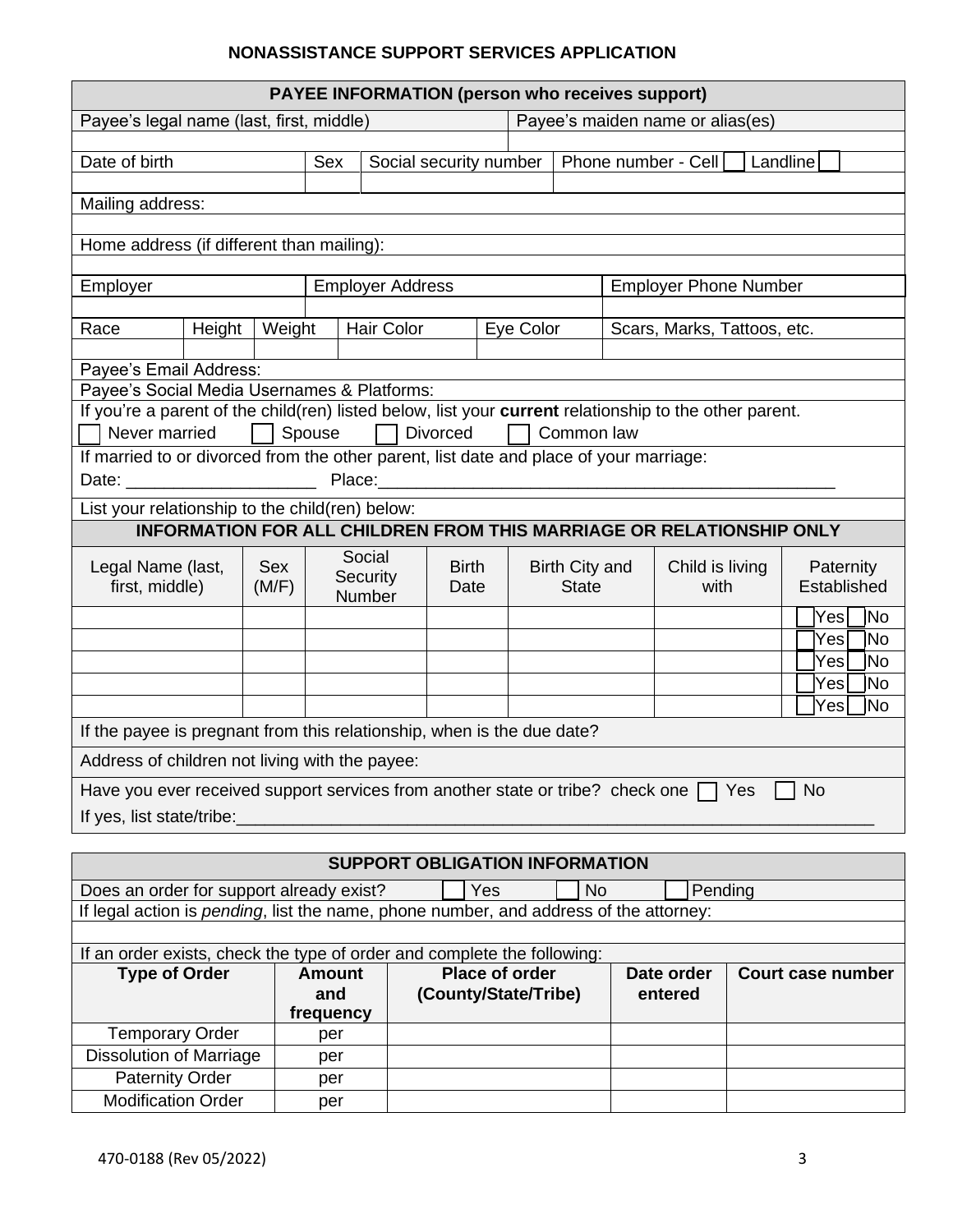|                                                                                         |                                                                                        |        |                                                   |                          |        |  |  | <b>PAYOR INFORMATION (person who pays support)</b> |                                   |  |
|-----------------------------------------------------------------------------------------|----------------------------------------------------------------------------------------|--------|---------------------------------------------------|--------------------------|--------|--|--|----------------------------------------------------|-----------------------------------|--|
| Payor's legal name (last, first, middle)                                                |                                                                                        |        |                                                   | Maiden name or alias(es) |        |  |  |                                                    |                                   |  |
|                                                                                         |                                                                                        |        |                                                   |                          |        |  |  |                                                    |                                   |  |
| Date of birth                                                                           |                                                                                        | Age    | <b>Social Security Number</b>                     |                          |        |  |  | Phone number - Cell                                | Landline                          |  |
|                                                                                         |                                                                                        |        |                                                   |                          |        |  |  |                                                    |                                   |  |
| Sex                                                                                     | Race                                                                                   | Height | Weight                                            | Hair                     | Eye    |  |  | Scars, marks, tattoos, etc. (list)                 |                                   |  |
|                                                                                         |                                                                                        |        |                                                   | Color                    | Color  |  |  |                                                    |                                   |  |
|                                                                                         | Payor's mailing address:                                                               |        |                                                   |                          |        |  |  |                                                    |                                   |  |
|                                                                                         |                                                                                        |        |                                                   |                          |        |  |  |                                                    |                                   |  |
|                                                                                         |                                                                                        |        | Payor's home address (if different than mailing): |                          |        |  |  |                                                    |                                   |  |
|                                                                                         |                                                                                        |        |                                                   |                          |        |  |  |                                                    |                                   |  |
|                                                                                         |                                                                                        |        | Payor's Social Media Usernames and Platforms:     |                          |        |  |  |                                                    |                                   |  |
|                                                                                         | Payor's Email Address:                                                                 |        |                                                   |                          |        |  |  |                                                    |                                   |  |
|                                                                                         |                                                                                        |        | Date and place payee last lived with the payor:   |                          |        |  |  |                                                    |                                   |  |
|                                                                                         | Is the payor employed?                                                                 |        | Yes                                               | No]                      |        |  |  |                                                    |                                   |  |
|                                                                                         |                                                                                        |        | If yes, list the employer's name and contact      |                          |        |  |  | If no, list the payor's most recent employer name  |                                   |  |
| information?                                                                            |                                                                                        |        |                                                   |                          |        |  |  | and contact information?                           |                                   |  |
|                                                                                         |                                                                                        |        |                                                   |                          |        |  |  |                                                    |                                   |  |
|                                                                                         |                                                                                        |        |                                                   |                          |        |  |  |                                                    |                                   |  |
| Yes<br>N <sub>o</sub><br>Has the payor provided any support?<br>If yes, describe below: |                                                                                        |        |                                                   |                          |        |  |  |                                                    |                                   |  |
| Type of support                                                                         |                                                                                        |        |                                                   | Amount                   |        |  |  | How often received                                 |                                   |  |
|                                                                                         |                                                                                        | Money  |                                                   |                          |        |  |  |                                                    |                                   |  |
|                                                                                         | Provided food & clothing                                                               |        |                                                   |                          |        |  |  |                                                    |                                   |  |
| Pays payee's monthly bills                                                              |                                                                                        |        |                                                   |                          |        |  |  |                                                    |                                   |  |
| Vehicle owned or driven by payor:<br>Make:                                              |                                                                                        |        |                                                   |                          | Color: |  |  | Year:                                              |                                   |  |
| Model:<br>License number:                                                               |                                                                                        |        |                                                   | State:                   |        |  |  |                                                    |                                   |  |
| Unions or fraternal organizations:                                                      |                                                                                        |        |                                                   |                          |        |  |  |                                                    |                                   |  |
|                                                                                         | Credit accounts/bank accounts:                                                         |        |                                                   |                          |        |  |  |                                                    |                                   |  |
|                                                                                         | Never married<br><b>Divorce</b><br>In Jail<br>In Prison<br>Reason for payor's absence: |        |                                                   |                          |        |  |  |                                                    |                                   |  |
|                                                                                         | Legal separation<br>Out of the country                                                 |        |                                                   |                          |        |  |  |                                                    |                                   |  |
|                                                                                         | If in the Military, list what branch:                                                  |        |                                                   |                          |        |  |  |                                                    |                                   |  |
|                                                                                         |                                                                                        |        |                                                   |                          |        |  |  |                                                    |                                   |  |
| PAYOR'S INCOME AND RESOURCES                                                            |                                                                                        |        |                                                   |                          |        |  |  |                                                    |                                   |  |
| If known, list the type and amount of income the payor has:                             |                                                                                        |        |                                                   |                          |        |  |  |                                                    |                                   |  |
| <b>Type of Income</b>                                                                   |                                                                                        |        |                                                   | <b>Amount</b>            |        |  |  |                                                    | Frequency (weekly, monthly, etc.) |  |
| Wages (including self-employment)                                                       |                                                                                        |        |                                                   |                          |        |  |  |                                                    |                                   |  |
|                                                                                         | Unemployment                                                                           |        |                                                   |                          |        |  |  |                                                    |                                   |  |
|                                                                                         | Social Security or Disability                                                          |        |                                                   |                          |        |  |  |                                                    |                                   |  |

| Other                                      |  |
|--------------------------------------------|--|
| Tell us about any property the payor owns: |  |

| <b>PARENTS, RELATIVES, AND/OR FRIENDS OF PAYOR</b> |              |                |              |  |  |  |  |  |
|----------------------------------------------------|--------------|----------------|--------------|--|--|--|--|--|
| Name                                               | Relationship | <b>Address</b> | <b>Phone</b> |  |  |  |  |  |
|                                                    |              |                |              |  |  |  |  |  |
|                                                    |              |                |              |  |  |  |  |  |
| Tell us other ways to locate or contact the payor: |              |                |              |  |  |  |  |  |

Veterans Benefits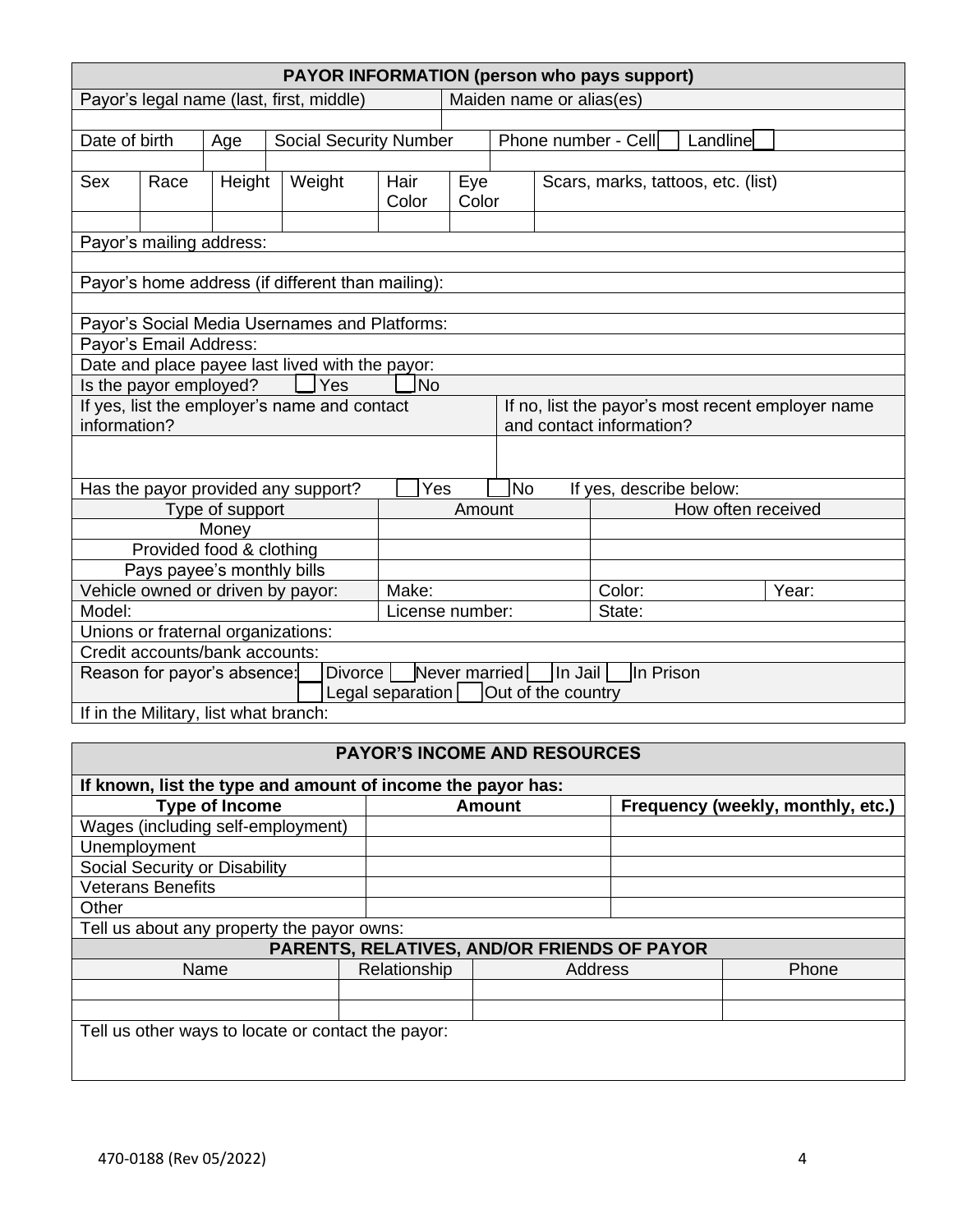| <b>MEDICAL SUPPORT INFORMATION</b>                                                                                               |                  |  |  |  |  |  |  |
|----------------------------------------------------------------------------------------------------------------------------------|------------------|--|--|--|--|--|--|
| Is any health care coverage available to you or your child?                                                                      | <b>No</b><br>Yes |  |  |  |  |  |  |
| If yes, who is enrolled?<br><b>Self</b><br>Self and Child                                                                        | None             |  |  |  |  |  |  |
| Is there an order that requires that cash medical support or health care coverage be provided?<br>⊥ _lYes<br>No If yes, explain: |                  |  |  |  |  |  |  |
| Yes No Unknown<br>Is there any health care coverage available to the child's other parent?                                       |                  |  |  |  |  |  |  |
| <b>Other Parent and Child</b><br>If yes, who is enrolled?<br><b>Other Parent</b><br><b>Unknown</b>                               |                  |  |  |  |  |  |  |

| <b>HEALTH INSURANCE SECTION</b>        |                               |                      |  |  |  |  |  |
|----------------------------------------|-------------------------------|----------------------|--|--|--|--|--|
| <b>Persons Covered</b>                 | Name and address of insurance | <b>Policy Number</b> |  |  |  |  |  |
|                                        | company                       |                      |  |  |  |  |  |
|                                        |                               |                      |  |  |  |  |  |
|                                        |                               |                      |  |  |  |  |  |
|                                        |                               |                      |  |  |  |  |  |
|                                        |                               |                      |  |  |  |  |  |
|                                        |                               |                      |  |  |  |  |  |
|                                        |                               |                      |  |  |  |  |  |
| The date the coverage began:           |                               |                      |  |  |  |  |  |
| Type of Coverage: check all that apply |                               |                      |  |  |  |  |  |
| Family Medical                         | Family Dental                 | <b>HMO</b>           |  |  |  |  |  |
| Individual Medical                     | Individual Dental             | PPO                  |  |  |  |  |  |
| Vision                                 | $I$ Other: $\_$               |                      |  |  |  |  |  |
| Name of the policy holder:             |                               |                      |  |  |  |  |  |
| The person who has the policy is?      | Payor<br>Payee                | Other (specify)      |  |  |  |  |  |

## **COOPERATION REQUIREMENTS**

You must cooperate in the following ways:

- A. Meet with our office either virtually or in-person (by appointment) to give us the information we need to establish or modify support or paternity.
- B. Appear as a witness at judicial or other hearings or proceedings.
- C. Complete and sign forms we need.
- D. Do other things we need to help establish, modify or enforce support.
- E. Pay fees such as process server and annual fees when required.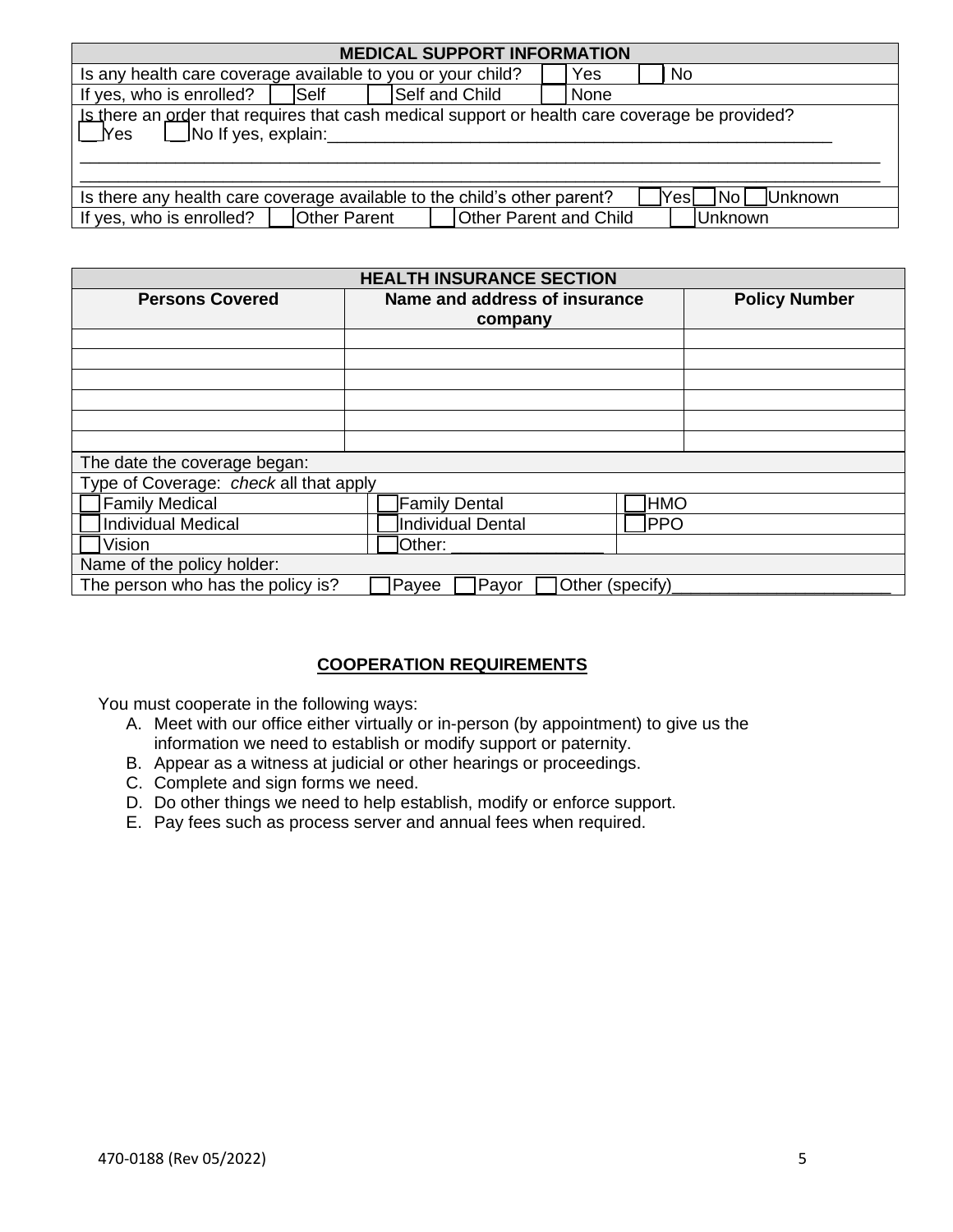## **CERTIFICATION STATEMENT**

## PLEASE READ THE FOLLOWING INFORMATION CAREFULLY BEFORE SIGNING.

I understand and agree that:

- 1. My statements and the information in this application are true and correct to the best of my knowledge.
- 2. I will give the Unit my new address if I change my address.
- 3. I will cooperate with the Unit. If I do not cooperate, the Unit may stop services.
- 4. The Unit may close my case for the reasons listed in 441 Iowa Administrative Code 95.14 (252B).
- 5. I understand I may ask the Unit to close my case by notifying the Unit of my wish to cancel services.
- 6. Listing social security numbers for my children and myself is not required under 42 U.S.C. § 405(c)(2)(C) and is voluntary. The Unit requests these social security numbers according to 42 U.S.C. §§ 654 and 666 and Iowa Code Chapter 252B. As provided by federal statutes, 42 U.S.C. § 654a(d) and Title IV-D of the Social Security Act, the Unit uses these social security numbers to establish, modify, and enforce child support and/or medical support, or to establish paternity or for other child support program purposes. The numbers may be released to the other parent and to others because of these actions and purposes. The federal Privacy Act of 1974, Pub. L. No. 93-579, § 7, 88 Stat. 1896, 1909 (codified at 5 U.S.C. § 552a (note)), requires the Unit to notify you of the possible disclosure and use of social security numbers.
- 7. If I am the payee, I am responsible to return any support I receive from the Unit in error. This includes money that the Unit must return to the Internal Revenue Service or the Iowa Department of Administrative Services.
- 8. If I am the payee and I receive public assistance (Medicaid or FIP), support collected from the payor's federal income tax refund applies to the money due the state before the payee.
- 9. The Unit keeps information about people who receive child support services, including their address, confidential. However, information may come out as a part of court actions to establish or enforce support. Sometimes the court may order the Unit to release confidential information.
- 10. One of the people with whom I may discuss my case is an attorney who is an employee of the Unit or the Attorney General's office. None of the services provided to me establish an attorney-client relationship with either the Unit or the attorney. The attorney works for the state and represents only the state.
- 11. By signing this application, the Unit can take any necessary legal action to establish, modify, and enforce a child and/or medical support obligation.

| <b>Applicant Signature:</b> | Date: |
|-----------------------------|-------|
|                             |       |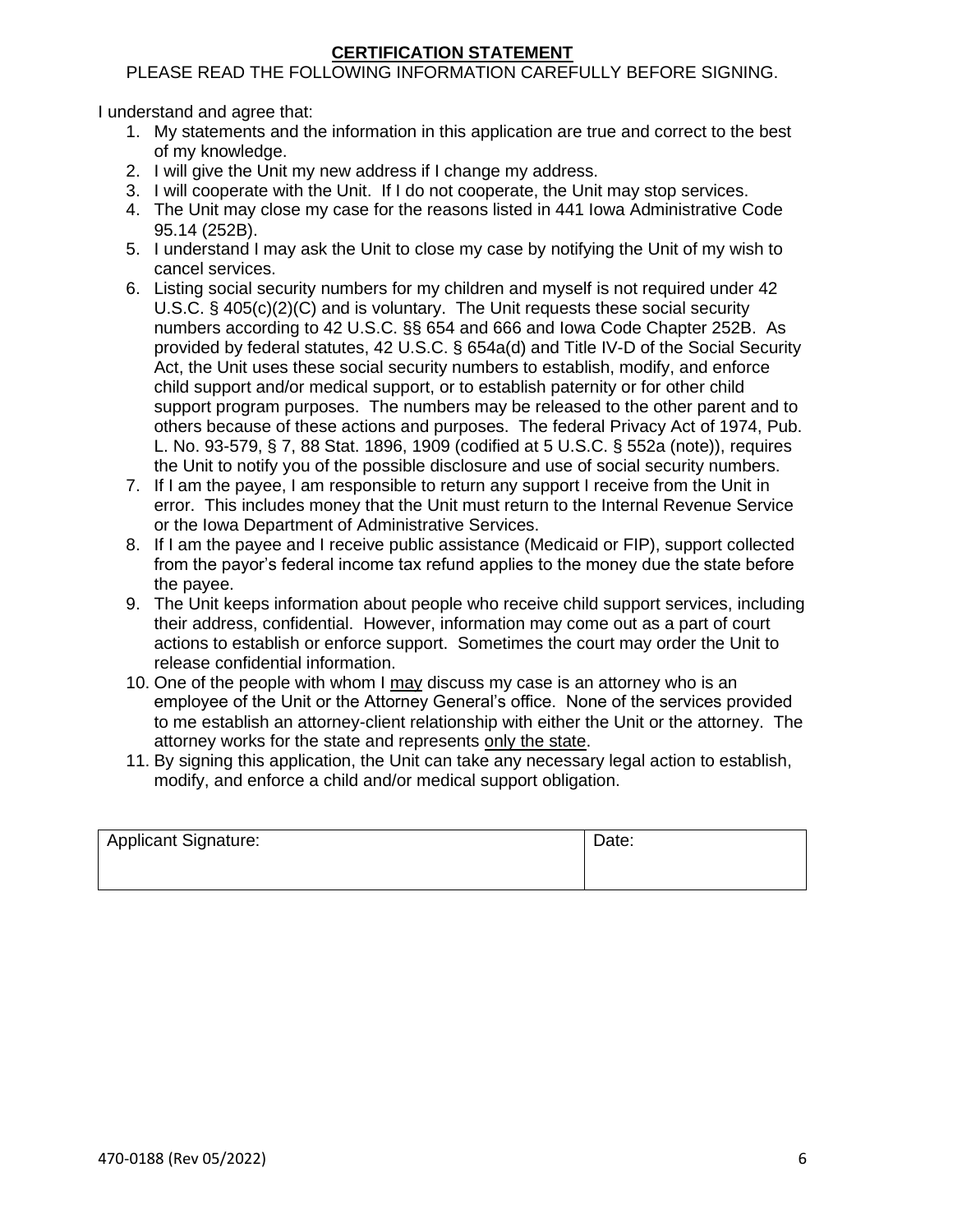## **CHILD SUPPORT SERVICES AND FEES**

Iowa Code Section 252B, allows us to charge fees to pay for actions we take on your behalf. In most cases, the Unit charges the cost of establishing or enforcing an order to the person who pays support. The person who asks us for a modification pays those costs. Following is a list of some of our services and the fees:

#### **ANNUAL FEE**

State law requires the payee to pay a \$35 annual fee if the payee never received cash assistance for a child on the case under Title IV-A of the Social Security Act (such as FIP, TANF, ADC benefits) in Iowa or another state. Each year services are provided we will collect the fee from the payee's support payments, but only after we have sent the payee at least \$550 during the federal fiscal year (October  $1<sup>st</sup>$  – September 30<sup>th</sup>).

## **FEES FOR COURT ACTIONS**

You may have to pay costs for genetic testing, sheriff's service fees or process server's fees. If the other parent lives in another state, you may have to pay the fees charged by that state.

#### **LOCATION SERVICES**

We search state and federal agencies' computer files to locate the payor. Fee: There is no charge for this service.

#### **PATERNITY ESTABLISHMENT**

We may establish paternity by an administrative process, parents may complete and file a paternity affidavit, or we may prepare and file a petition with the court. Fee: SEE FEES FOR COURT ACTIONS, above. If you establish paternity by affidavit, there is no fee.

#### **ESTABLISHMENT OF A SUPPORT ORDER**

We prepare and file petitions or administrative orders with the court for child support and medical support. Fee: See FEES FOR COURT ACTIONS, above.

#### **MODIFICATION OF A SUPPORT ORDER**

We review support orders to see if the court should change the amount of the child support order or add or change medical support. If so, we file an adjusted order with the district court. You can ask for this service by filling out a Request to Modify a Support Order and sending it to the local office. You can get this form from any local office. If you need assistance finding the local office phone number, call the child support automated information line at 1-888-229- 9223 (toll free nationwide). You may also visit our web site at: www.childsupport.ia.gov. Fee: You may have to pay sheriff or process server's fees.

## **ADMINISTRATIVE LEVY**

We may seize the bank assets of a parent who has a support delinquency of at least one month's support. The amount seized is limited to the amount of the past due support. Fee: There is no charge for this service.

#### **LICENSE SANCTION**

We may tell licensing agencies to revoke or deny issuing a license. The parent must owe at least three months' worth of past due support. Drivers' licenses, vehicle registrations, and recreational, business and professional licenses may be affected. Fee: There is no charge for this service.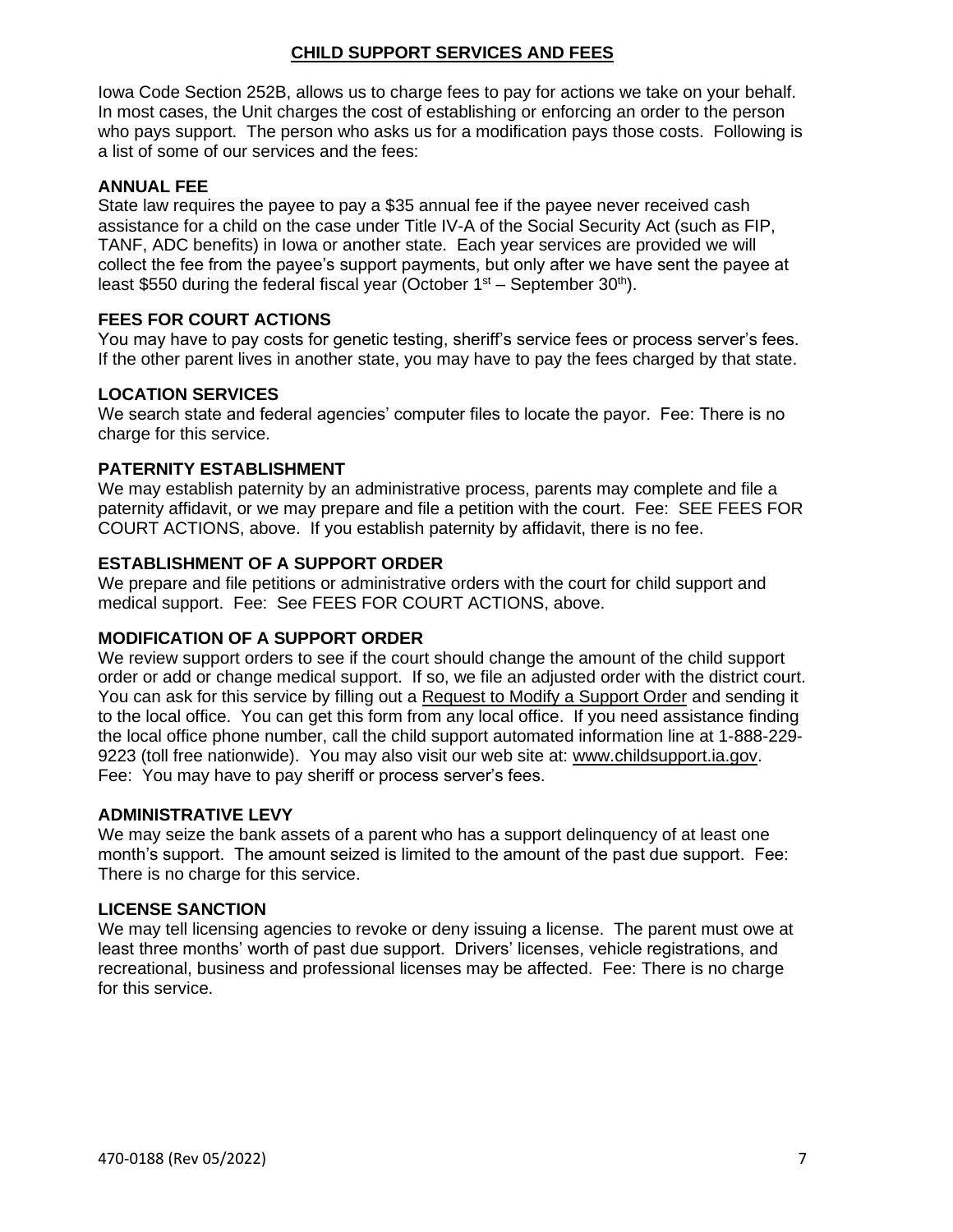## **SUSPENSION, SATISFACTION, AND REINSTATEMENT OF SUPPORT**

Parents may jointly ask us to help get a temporary suspension of support. The parents must be reconciled and living in the same household with some or all the children, or one or more children must now live with the payor. If the situation changes within six months, we can ask the court to reinstate the order. Fee: See FEES FOR COURT ACTIONS, above.

#### **INCOME WITHHOLDING**

We may enter an order to withhold support payments from the payor's income. Support may be withheld from wages, other earnings, trust income, unemployment benefits, Social Security benefits, Veteran's benefits, and worker's compensation. Fee: There is no charge for this service.

#### **INTERCEPTION OF FEDERAL INCOME TAX REFUNDS**

We may take the federal income tax refund of a parent who owes past due support. The amount we take is first applied to past due support assigned to the state before any amount is paid to the payee. Fee: There is no charge for this service.

#### **INTERCEPTION OF STATE INCOME TAX REFUNDS**

We may take the state income tax refund of a parent who owes overdue support. Fee: There is no charge for this service.

#### **INTERCEPTION OF FEDERAL PAYMENTS**

We may take a payment the federal government owes a person with a past due child support debt. Fee: There is no charge for this service.

#### **PASSPORT SANCTIONS**

We may report a payor to the US State Department when the payor owes more than \$2,500 in overdue support. This prevents the payor from getting or renewing a passport. Fee: There is no charge for this service.

#### **REFERRAL TO CREDIT AGENCIES**

We may report a payor to credit agencies if the payor owes at least \$1,000 in past due support. Fee: There is no charge for this service.

## **CONTEMPT OF COURT**

When the payor doesn't pay support, we may ask the court for an order requiring the payor to show why he or she is not in contempt of court. Fee: See FEES FOR COURT ACTIONS.

## **INTERNAL REVENUE SERVICE COLLECTION SERVICES**

We may send the name of the payor to the Internal Revenue Service so that the IRS may attach real and personal property. The IRS sells the property through public auction to satisfy the support debt. This process may only be used if all other enforcement methods are unsuccessful and the past due support is at least \$750. Fee: The IRS charges a fee of \$122.50 to the person requesting this service.